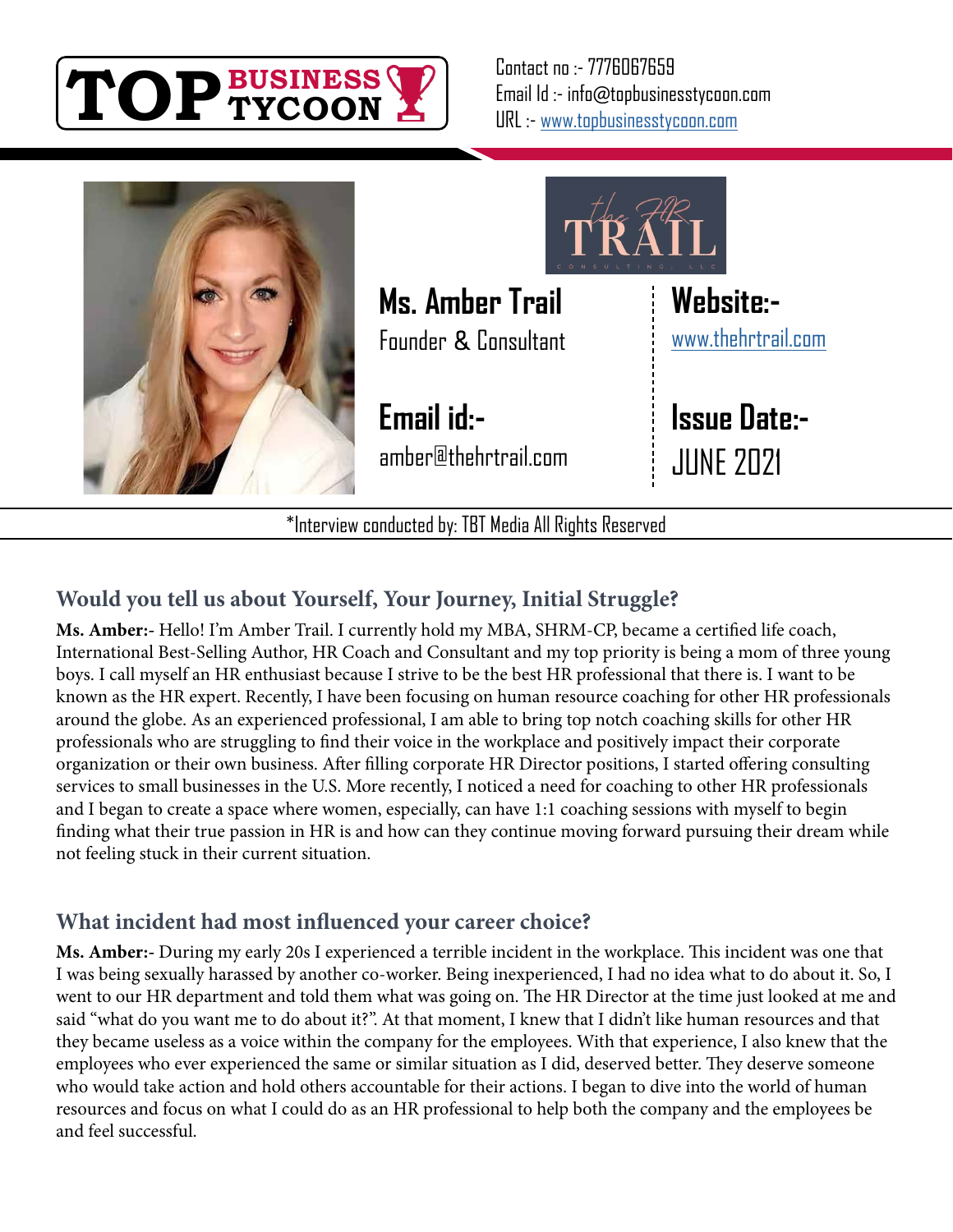# HUMAN RESOURCE SOLUTIONS FOR YOUR SMALL BUSINESS NEEDS **The HR Trail**

#### **Why choose The HR Trail?**

**Ms. Amber:-**With over a decade of Human Resources experience and education, I understand that small businesses need a high-quality HR person without hiring them full-time. With this, I founded The HR Trail, LLC™ to provide a unique set of professional skills in the market of Human Resources. HR has become one of the most frustrating departments in many businesses, but it is such a critical department to have in your business. If you don't have an HR department, it can become overwhelming to keep up with federal and state regulations. We work closely with our clients and find their creativity and passion for their business to help them empower their purpose in their market by providing actual human resource solutions.

#### **What/Who Inspires The HR Trail to help small businesses with their human resource needs?**

**Ms. Amber:-** As a fellow entrepreneur, I know that each of us have our inner expertise. With that being said, we can't do it all, all the time. That's why I created The HR Trail. We help define what the real needs are for a small business owner. We take the people piece out of the equation for the owners and help them evaluate what their business needs and how to implement changes for success.

# **What kind of support you needed when you started The HR Trail?**

**Ms. Amber:-** Starting a business can be difficult. Especially, if you are unfamiliar with the nuances of being a business owner. Reaching out to support through community and networking groups can be vital to the survival of your business. I have thrived since starting this business because of the people I have been introduced to. I also highly recommend that everyone have a coach. A business coach and a personal coach. Creating that clear path and sticking to it can keep you on the road for success.

#### **What are your views on today's industry scenario? What is your strategy to reach new industries and new customers?**

**Ms. Amber:-** Reaching new industries can be tricky. Building your personal brand and letting the world know on social media, networking events, speaking engagements and even writing books can help educate the world about your business and what services you can offer. Creating a solution to a common problem helps attract the business that you need and want to take on. Don't over sign up for networking events but choose the ones that